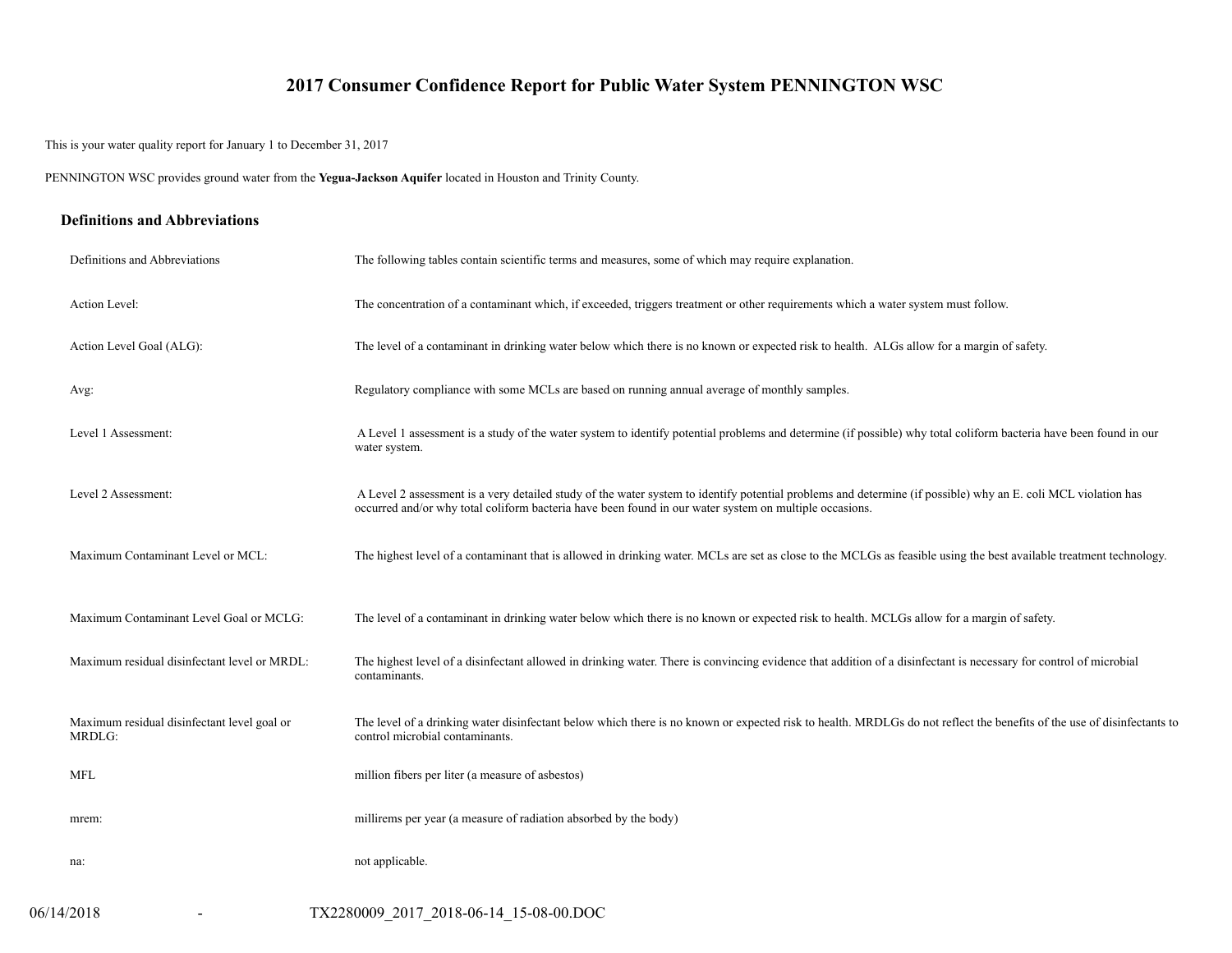| <b>NTU</b> | nephelometric turbidity units (a measure of turbidity)                                  |
|------------|-----------------------------------------------------------------------------------------|
| pCi/L      | picocuries per liter (a measure of radioactivity)                                       |
| ppb:       | micrograms per liter or parts per billion - or one ounce in 7,350,000 gallons of water. |
| ppm:       | milligrams per liter or parts per million - or one ounce in 7,350 gallons of water.     |
| ppq        | parts per quadrillion, or picograms per liter $(pg/L)$                                  |
| ppt        | parts per trillion, or nanograms per liter $(ng/L)$                                     |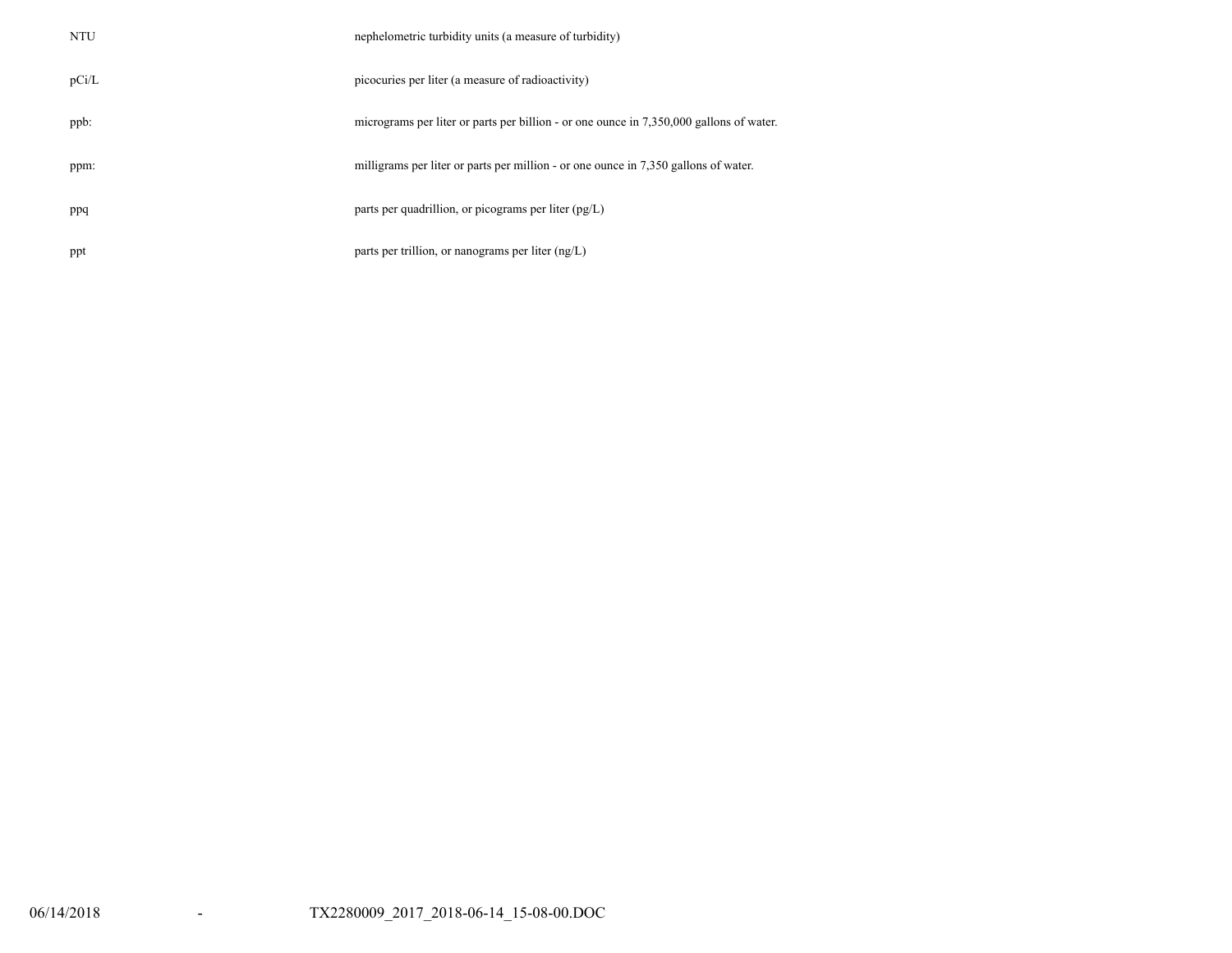Treatment Technique or TT: A required process intended to reduce the level of a contaminant in drinking water.

## **Information about your Drinking Water**

The sources of drinking water (both tap water and bottled water) include rivers, lakes, streams, ponds, reservoirs, springs, and wells. As water travels over the surface of the land or through the ground, it dissolves naturally-occurring minerals and, in some cases, radioactive material, and can pick up substances resulting from the presence of animals or from human activity.

Drinking water, including bottled water, may reasonably be expected to contain at least small amounts of some contaminants. The presence of contaminants does not necessarily indicate that water poses a health risk. More information about contaminants and potential health effects can be obtained by calling the EPAs Safe Drinking Water Hotline at (800) 426-4791.

Contaminants that may be present in source water include:

- Microbial contaminants, such as viruses and bacteria, which may come from sewage treatment plants, septic systems, agricultural livestock operations, and wildlife.

- Inorganic contaminants, such as salts and metals, which can be naturally-occurring or result from urban storm water runoff, industrial or domestic wastewater discharges, oil and gas production, mining, or farming.

- Pesticides and herbicides, which may come from a variety of sources such as agriculture, urban storm water runoff, and residential uses.

- Organic chemical contaminants, including synthetic and volatile organic chemicals, which are by-products of industrial processes and petroleum production, and can also come from gas stations, urban storm water runoff, and septic systems.

- Radioactive contaminants, which can be naturally-occurring or be the result of oil and gas production and mining activities.

In order to ensure that tap water is safe to drink, EPA prescribes regulations which limit the amount of certain contaminants in water provided by public water systems. FDA regulations establish limits for contaminants in bottled water which must provide the same protection for public health.

Contaminants may be found in drinking water that may cause taste, color, or odor problems. These types of problems are not necessarily causes for health concerns. For more information on taste, odor, or color of drinking water, please contact the system's business office.

You may be more vulnerable than the general population to certain microbial contaminants, such as Cryptosporidium, in drinking water. Infants, some elderly, or immunocompromised persons such as those undergoing chemotherapy for cancer; persons who have undergone organ transplants; those who are undergoing treatment with steroids; and people with HIV/AIDS or other immune system disorders, can be particularly at risk from infections. You should seek advice about drinking water from your physician or health care providers. Additional guidelines on appropriate means to lessen the risk of infection by Cryptosporidium are available from the Safe Drinking Water Hotline (800-426-4791).

If present, elevated levels of lead can cause serious health problems, especially for pregnant women and young children. Lead in drinking water is primarily from materials and components associated with service lines and home plumbing. We are responsible for providing high quality drinking water, but we cannot control the variety of materials used in plumbing components. When your water has been sitting for several hours, you can minimize the potential for lead exposure by flushing your tap for 30 seconds to 2 minutes before using water for drinking or cooking. If you are concerned about lead in your water, you may wish to have your water tested. Information on lead in drinking water, testing methods, and steps you can take to minimize exposure is available from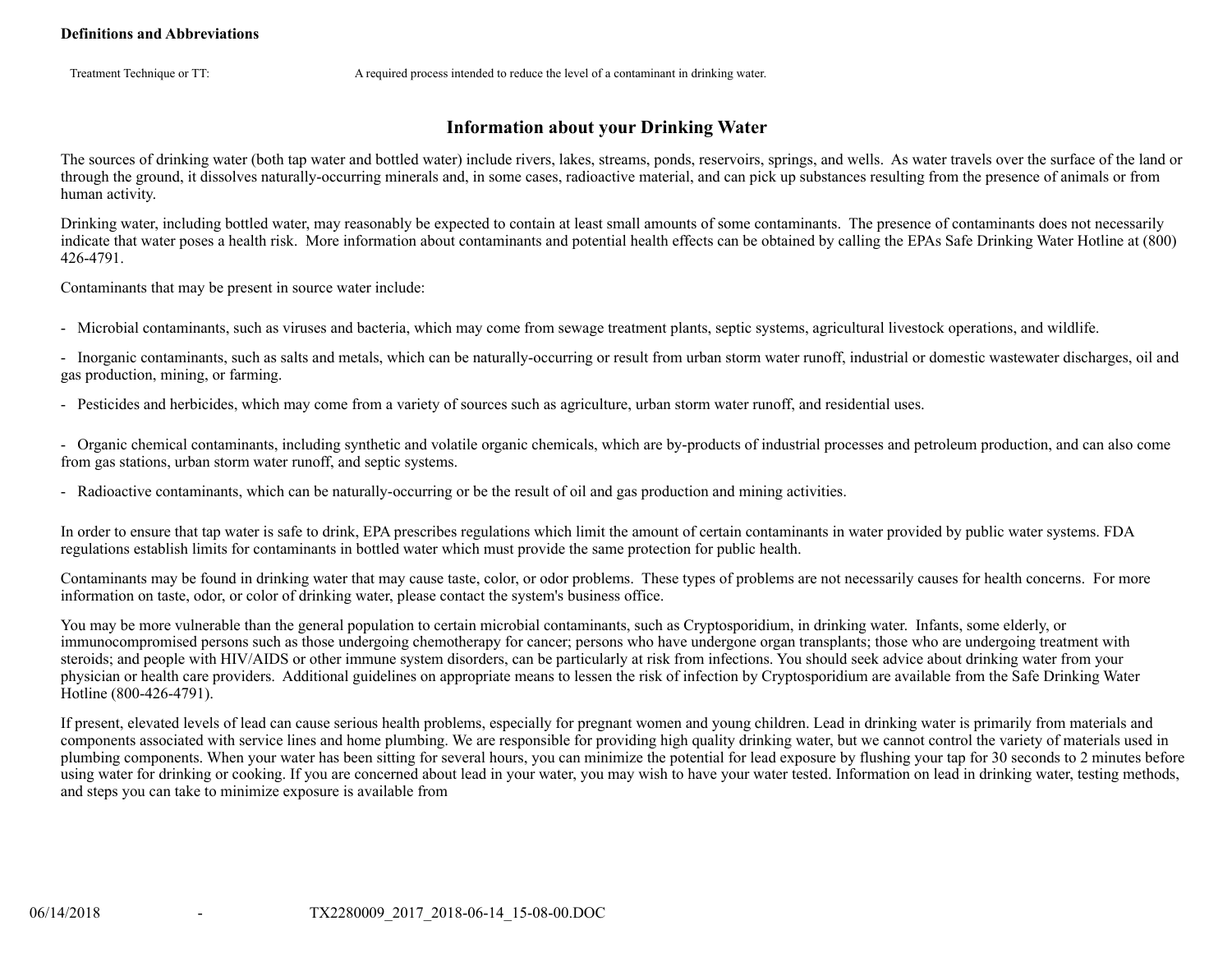the Safe Drinking Water Hotline or at http://www.epa.gov/safewater/lead.

#### **Information about Source Water**

'TCEQ completed an assessment of your source water, and results indicate that some of our sources are susceptible to certain contaminants. The sampling requirements for your water system is based on this susceptibility and previous sample data. Any detections of these contaminants will be found in this Consumer Confidence Report. For more information on source water assessments and protection efforts at our system contact **[insert water system contact][insert phone number]**'

| <b>Lead and Copper</b> | Date Sampled | <b>MCLG</b> | <b>Action Level (AL)</b> | 90th Percentile | # Sites Over AL | <b>Units</b> | <b>Violation</b> | <b>Likely Source of Contamination</b>                                                                         |
|------------------------|--------------|-------------|--------------------------|-----------------|-----------------|--------------|------------------|---------------------------------------------------------------------------------------------------------------|
| Copper                 | 2017         |             |                          | 0.36            |                 | ppm          |                  | Erosion of natural deposits; Leaching from<br>wood preservatives; Corrosion of household<br>plumbing systems. |

# **2017 Water Quality Test Results**

| <b>Disinfection By-Products</b> | <b>Collection Date</b> | <b>Highest Level or</b><br><b>Average Detected</b> | Range of<br>Individual<br><b>Samples</b> | <b>MCLG</b>              | <b>MCL</b> | <b>Units</b> | Violation | <b>Likely Source of Contamination</b>      |
|---------------------------------|------------------------|----------------------------------------------------|------------------------------------------|--------------------------|------------|--------------|-----------|--------------------------------------------|
| <b>Haloacetic Acids (HAA5)</b>  | 2017                   |                                                    | $4.8 - 12.5$                             | No goal for the<br>total | 60         | ppb          |           | By-product of drinking water disinfection. |

'\* The value in the Highest Level or Average Detected column is the highest average of all HAA5 sample results collected at a location over a year'

| <b>Total Trihalomethanes</b><br>(TTHM) | 2017 | $\sim$ $\sim$ | $-\sim$ | No goal for the<br>total | ppt | By-product of drinking water disinfection. |
|----------------------------------------|------|---------------|---------|--------------------------|-----|--------------------------------------------|
|                                        |      |               |         |                          |     |                                            |

'\* The value in the Highest Level or Average Detected column is the highest average of all TTHM sample results collected at a location over a year'